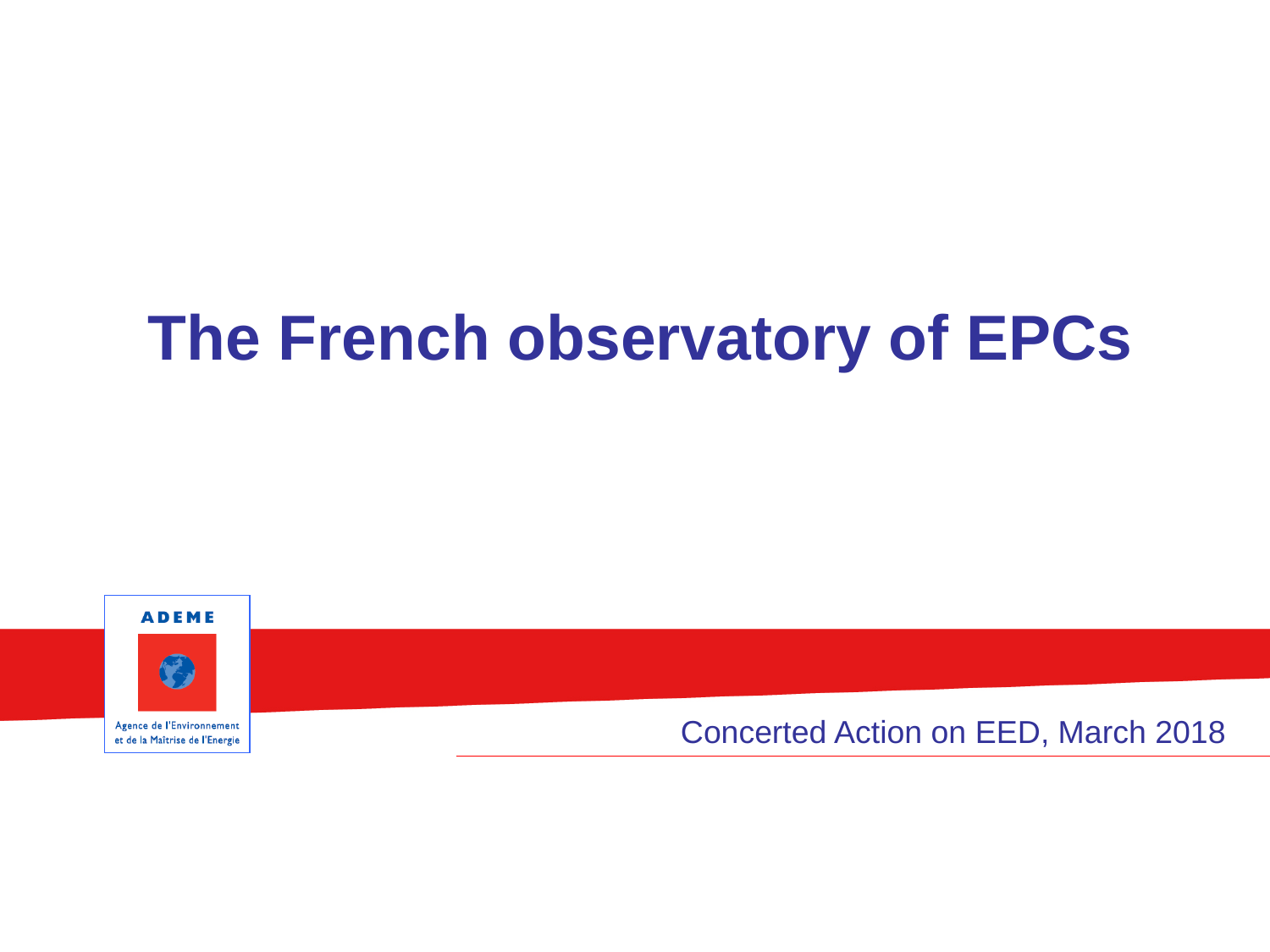

## **1) General introduction to EPC practices in France**

- Differences in terminology
- The main steps
- The importance of M&V

### **2) Focus on the French EPC Observatory**

- Origin of the initiative & objectives
- A multiple steps implementation
- First results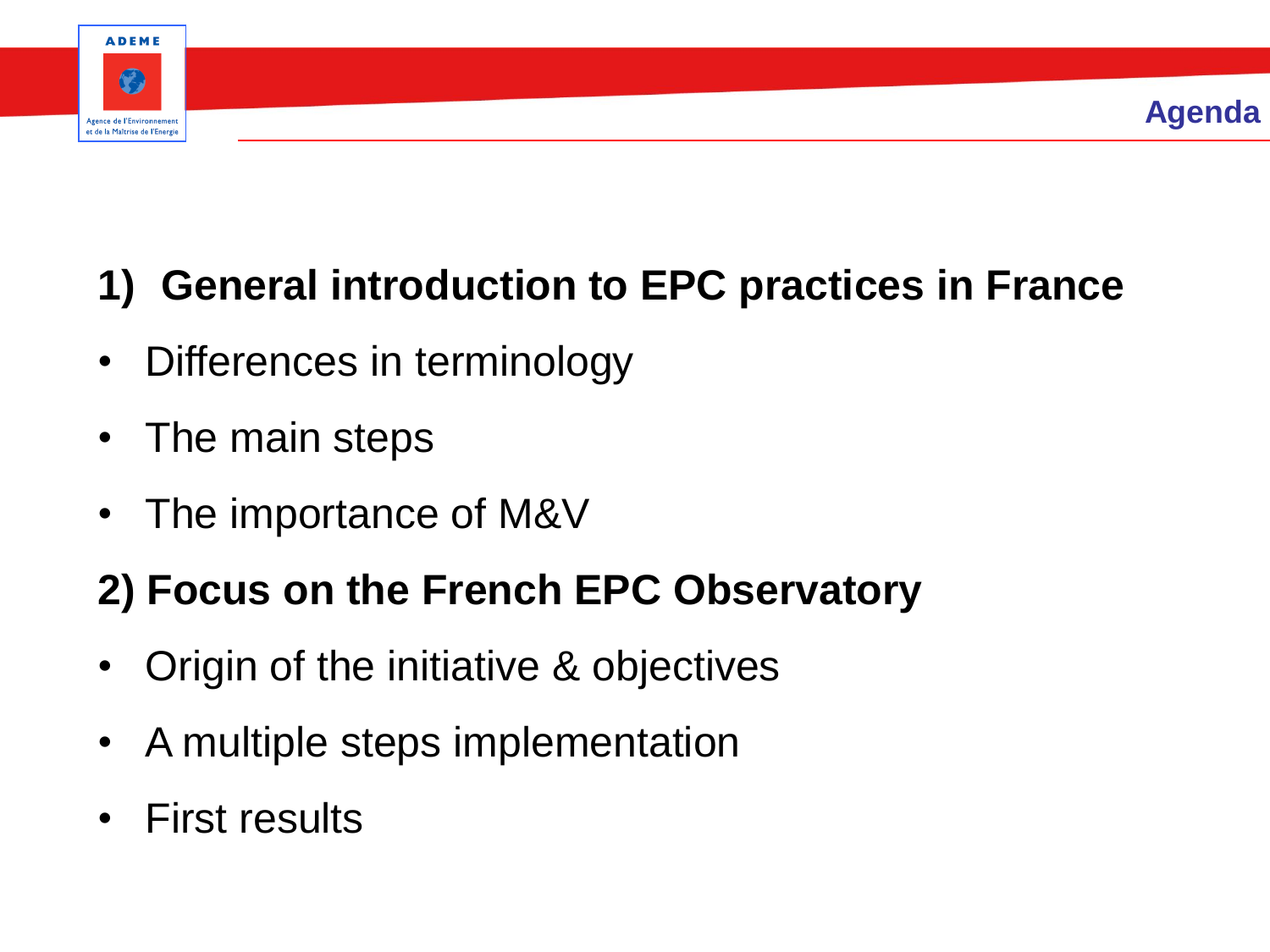

#### **Introduction – Differences in terminology**

**The intrinsic energy performance guarantee (IEPG)** Scheme **guaranteeing a maximal level of energy consumption compared to a scenario** set by a contracting authority according to needs and parameters that can be different than hypotheses taken into account for regulatory calculations

**The energy results guarantee (ERG)** Scheme **guaranteeing a maximal level of effective & measurable consumption.** The guarantee can cover the overall refurbishment phases or only a part of

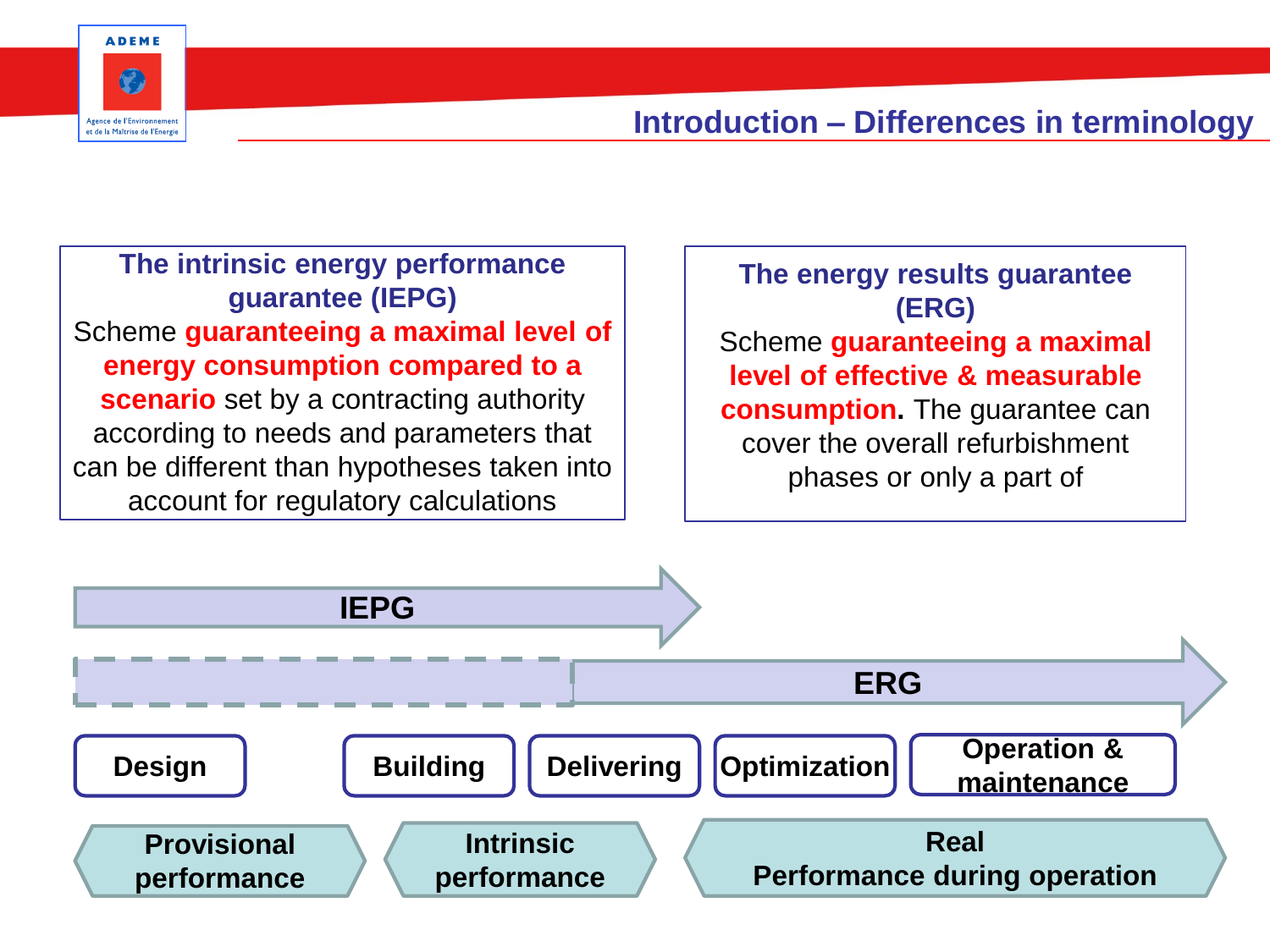

#### **Introduction – the main steps**

#### **Preparatory study**

- Local strategy
- **Energy audit**
- Reference consumption
- Investment estimation
- **Evaluation**

### **Contracting**

- Legal model selection
- Consultation & analysis
- Services provider selection
- Contracting

**Works Design** • Work monitoring

#### **Operation**

**Performance** monitoring *(measure & verification)*

#### **Example of EE actions**

- Behavior changes in use
- Works on building envelop
- Changes in hot water heating systems
- Ren promotion in efficient way

#### **Project management a key role in the successful implement of EPC**

Document preparation (energy audit, reference situation…)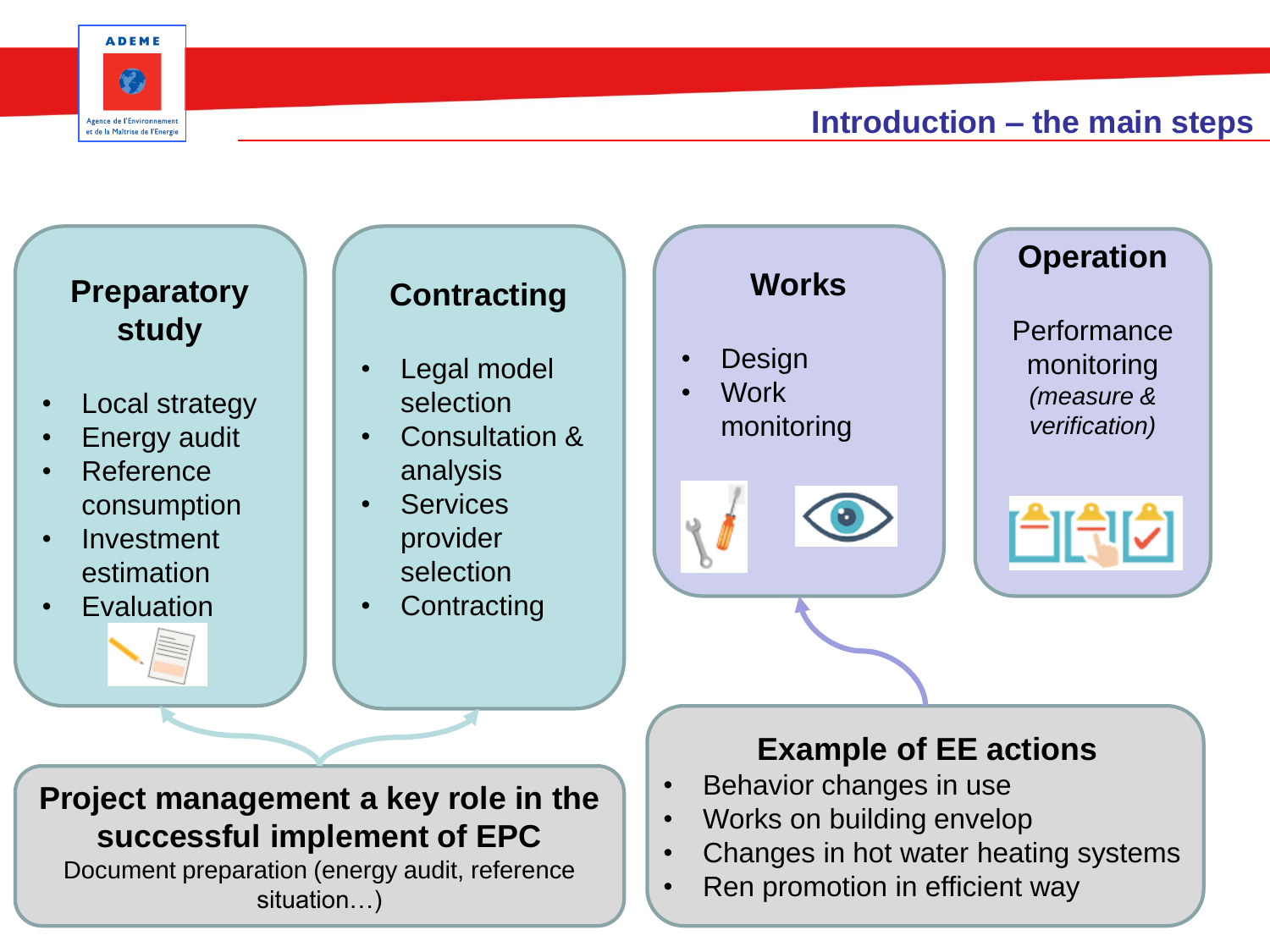

#### **Introduction – the importance of M&V**



For more information on tool & guide developed by ADEME and its partners to implement successful energy performance contracts: [www.ademe.fr/methodes-outils-garantie-resultats-energetiquesguaranteed](http://www.ademe.fr/methodes-outils-garantie-resultats-energetiquesguaranteed) [www.ademe.fr](http://www.ademe.fr/) (focus on commissioning)

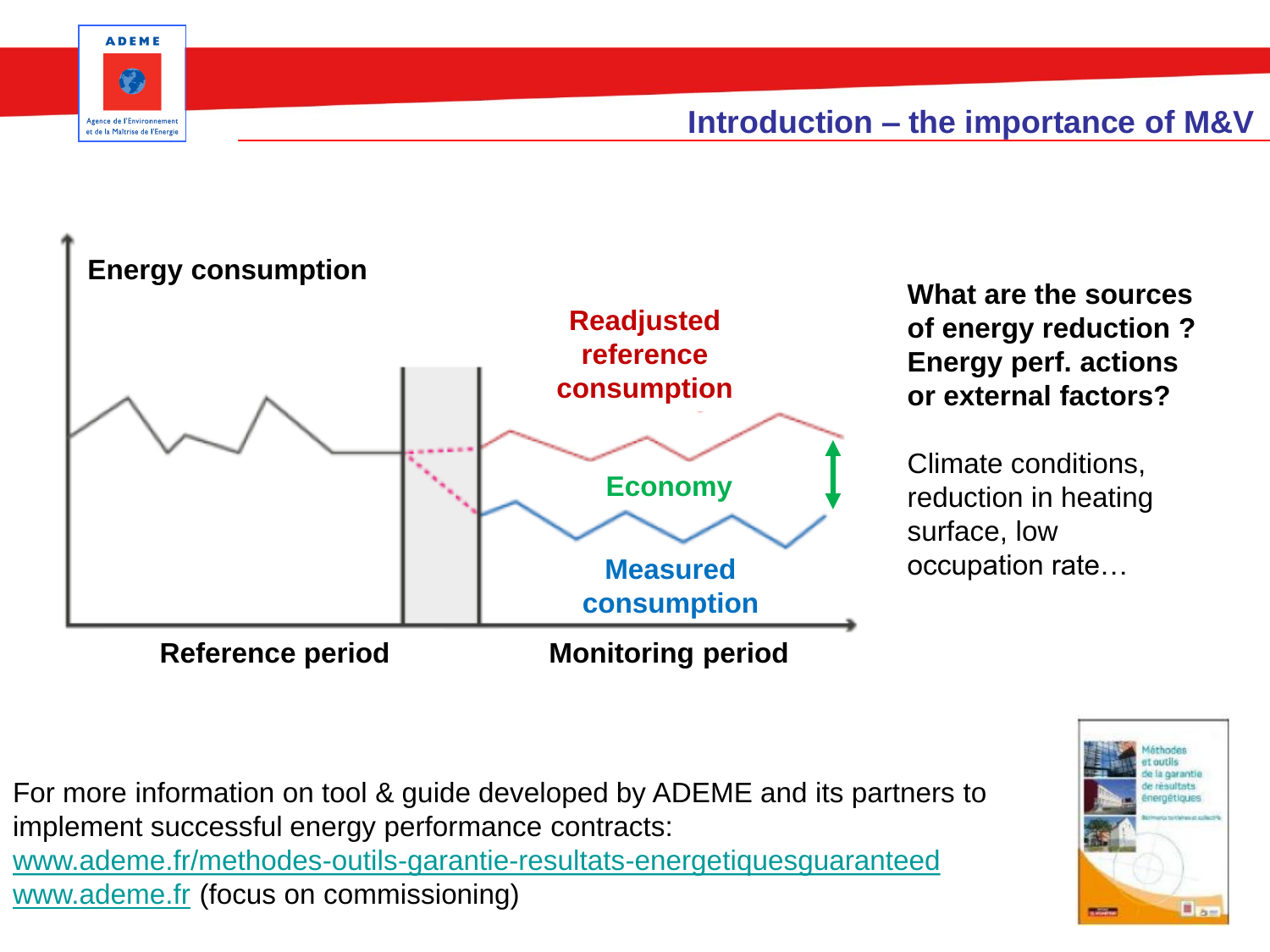**ADEME** 



# **Focus on the French EPC observatory**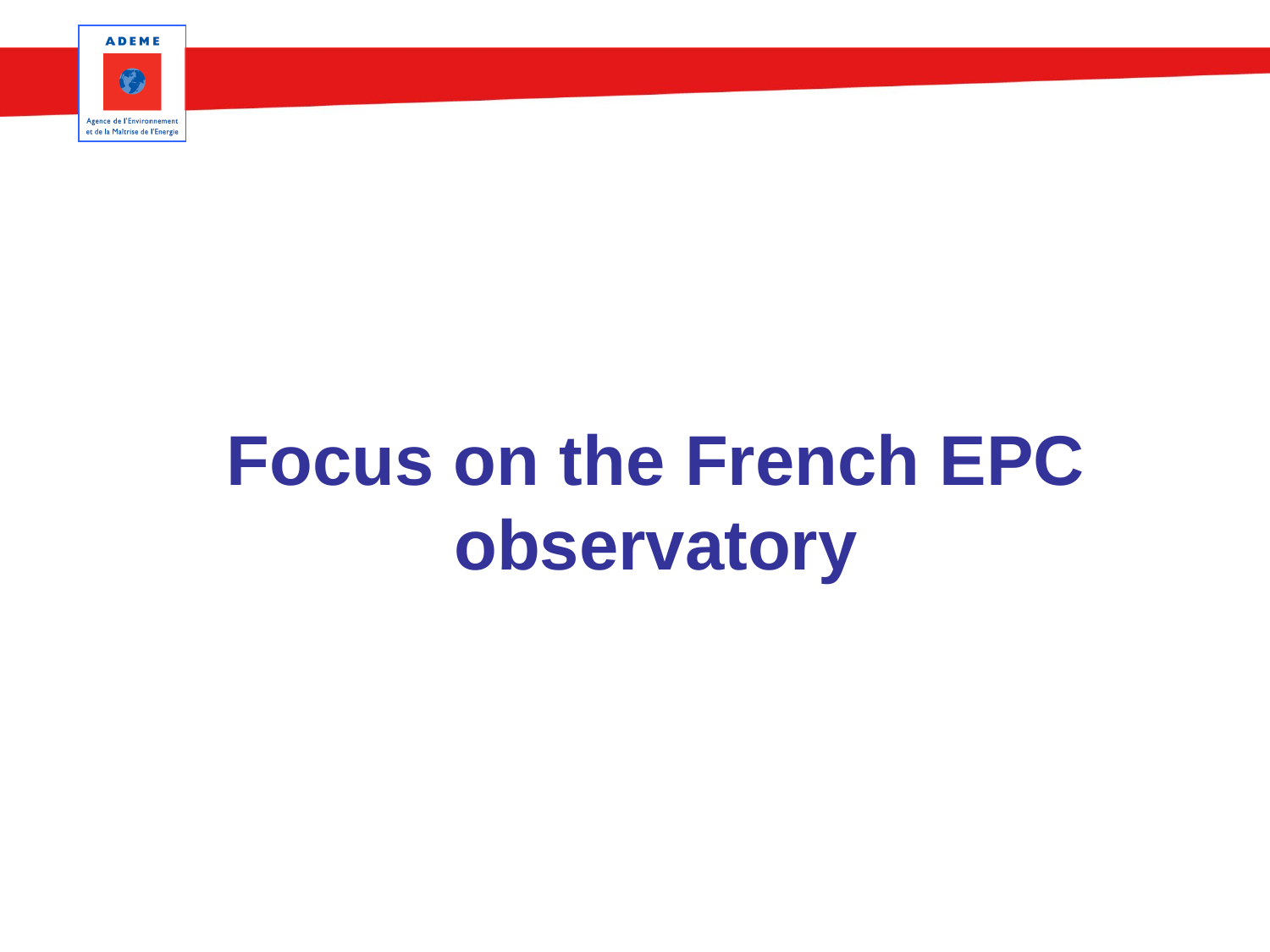

#### **Origin of the initiative & objectives**

#### **An initiative led by 3 public stakeholders**





The French agency for environment & energy management

The French center for expertise on risks, environment and mobility



The French building technical center

#### **Objectives & main features**

#### **Data collection**

- Centralized & reliable information
- Energy saving estimation
- Retours on experience collection

# **Inform the project**



#### **Training material**

- Guide for implementation
- Examples sharing per types
- Information on contractual procedures

#### **Mapping**

- Public/private
- Tertiary/Residential
- New building/ Refurbishment
- Costs
- Actions implemented

**policies**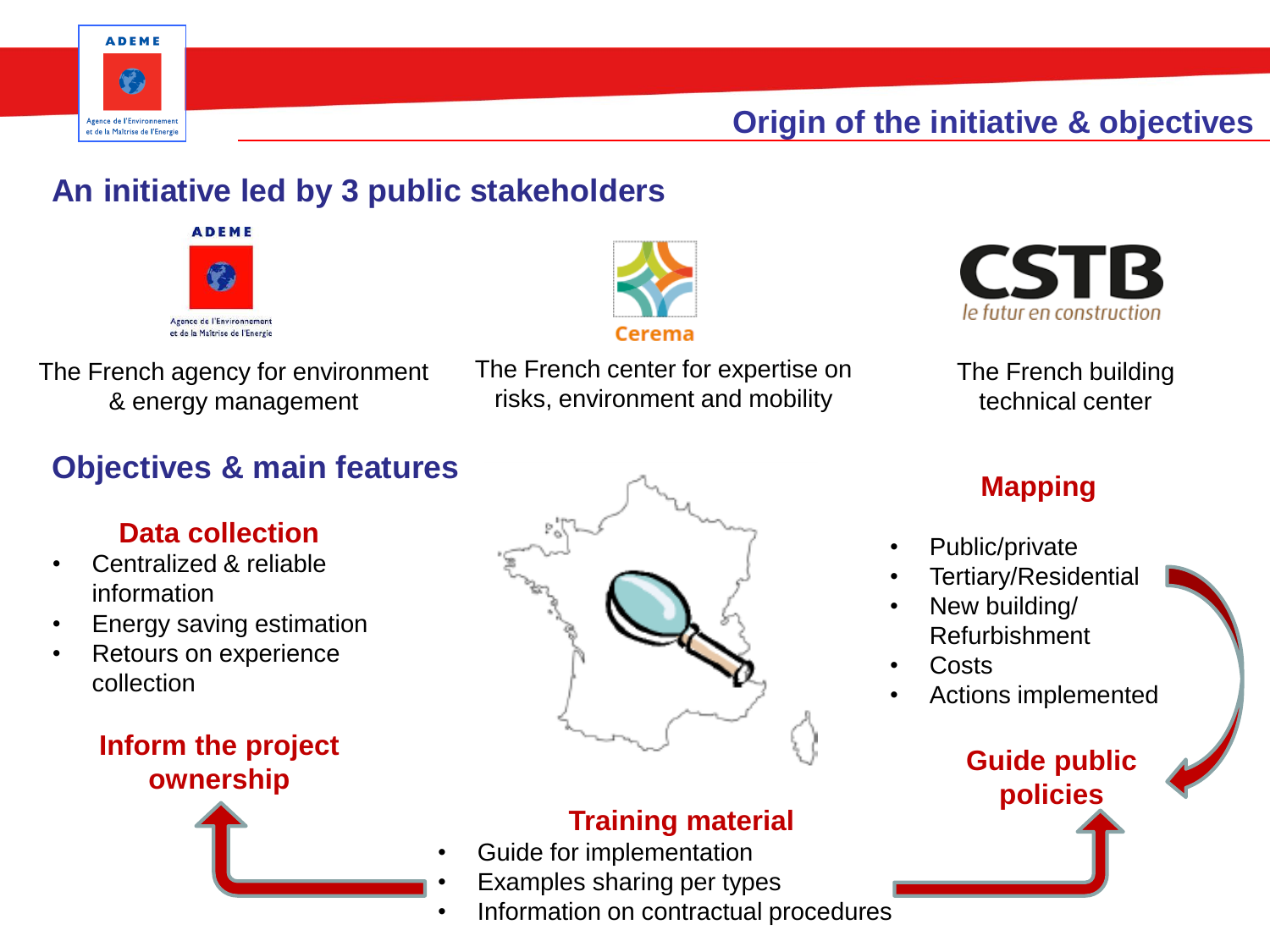



#### **A multiple steps implementation**

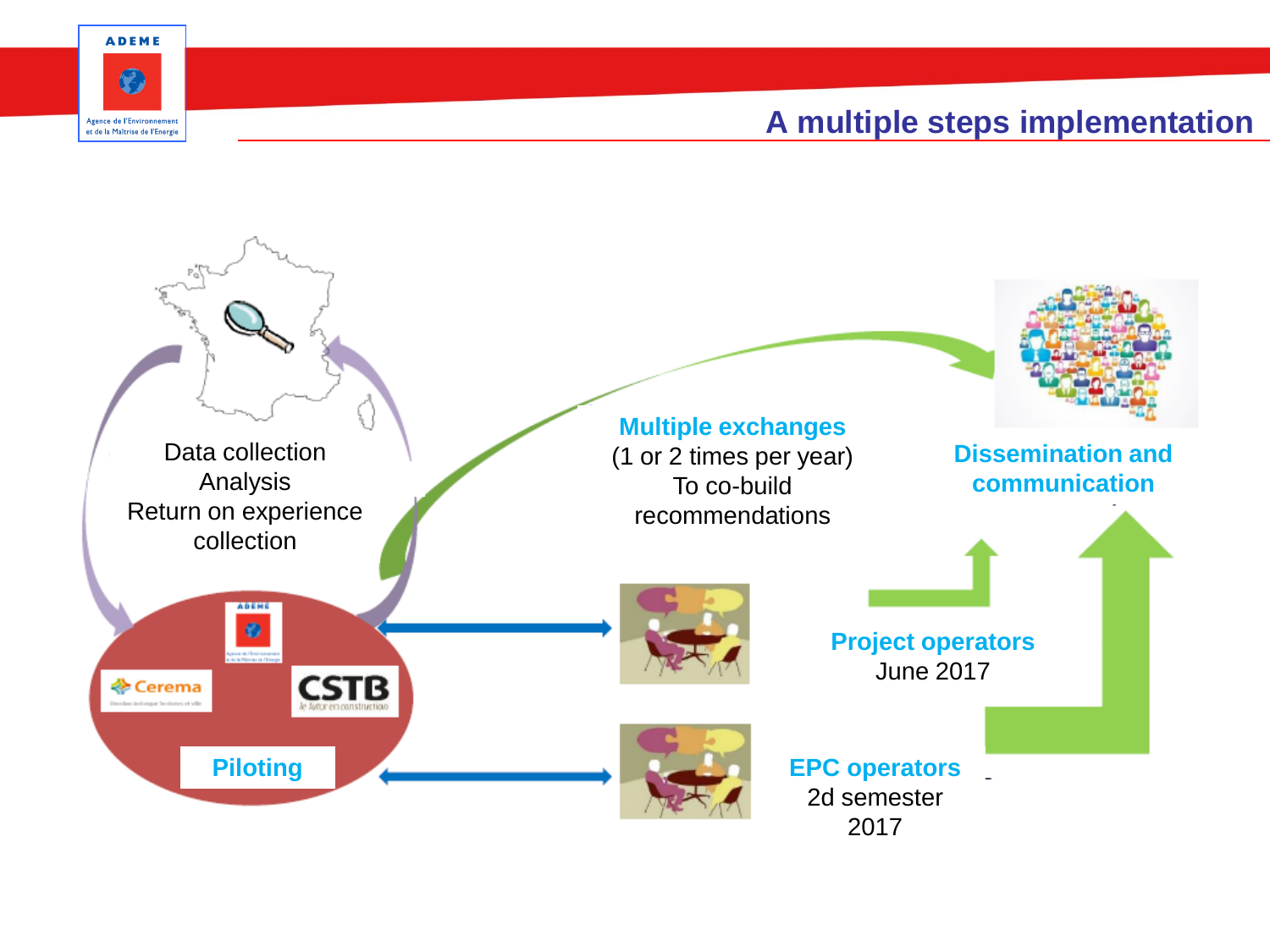

### An increasing number of EPC covered by an EP public tender (EPPT) !





- $\Rightarrow$  86% of the collected EPC regards public building) • Analysis based on contractual data (not on operational phase + not necessary specific to building
- Data collected by CSTB & CEREMA then consolidated by project holders

• EPC collected mainly from public procurement tenders results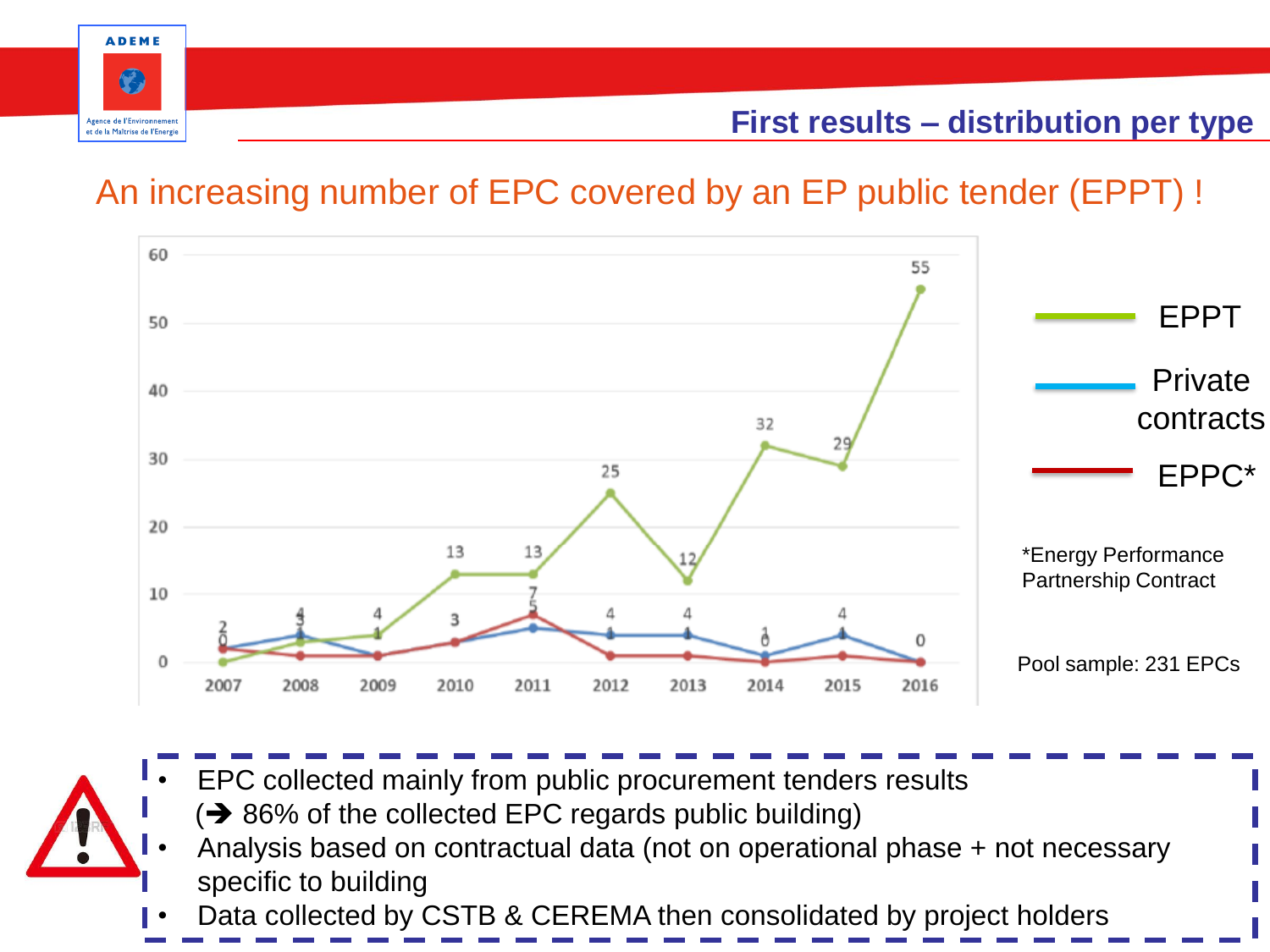

#### **First results – distribution per beneficiary**

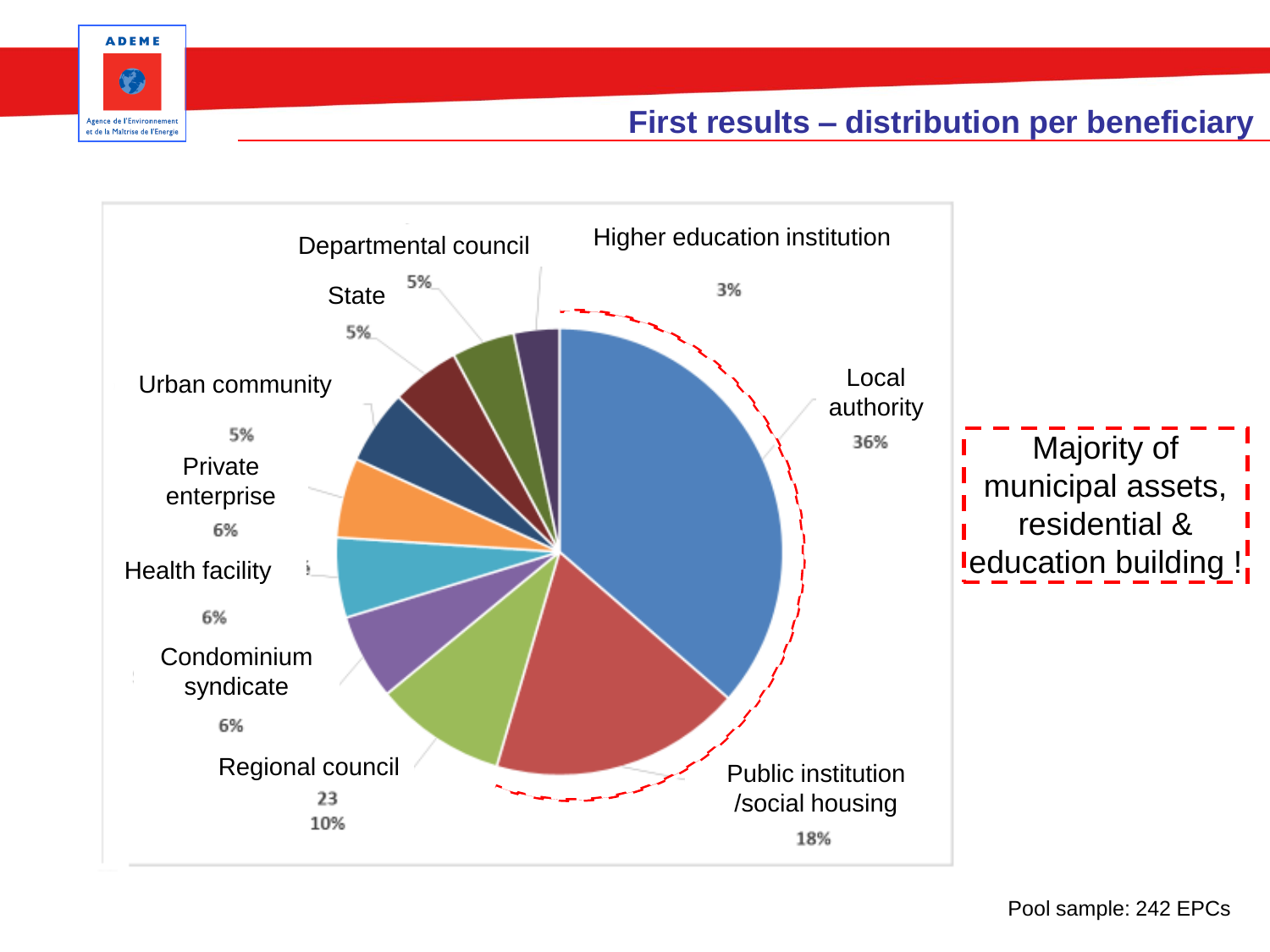

#### **First results – distribution per duration**

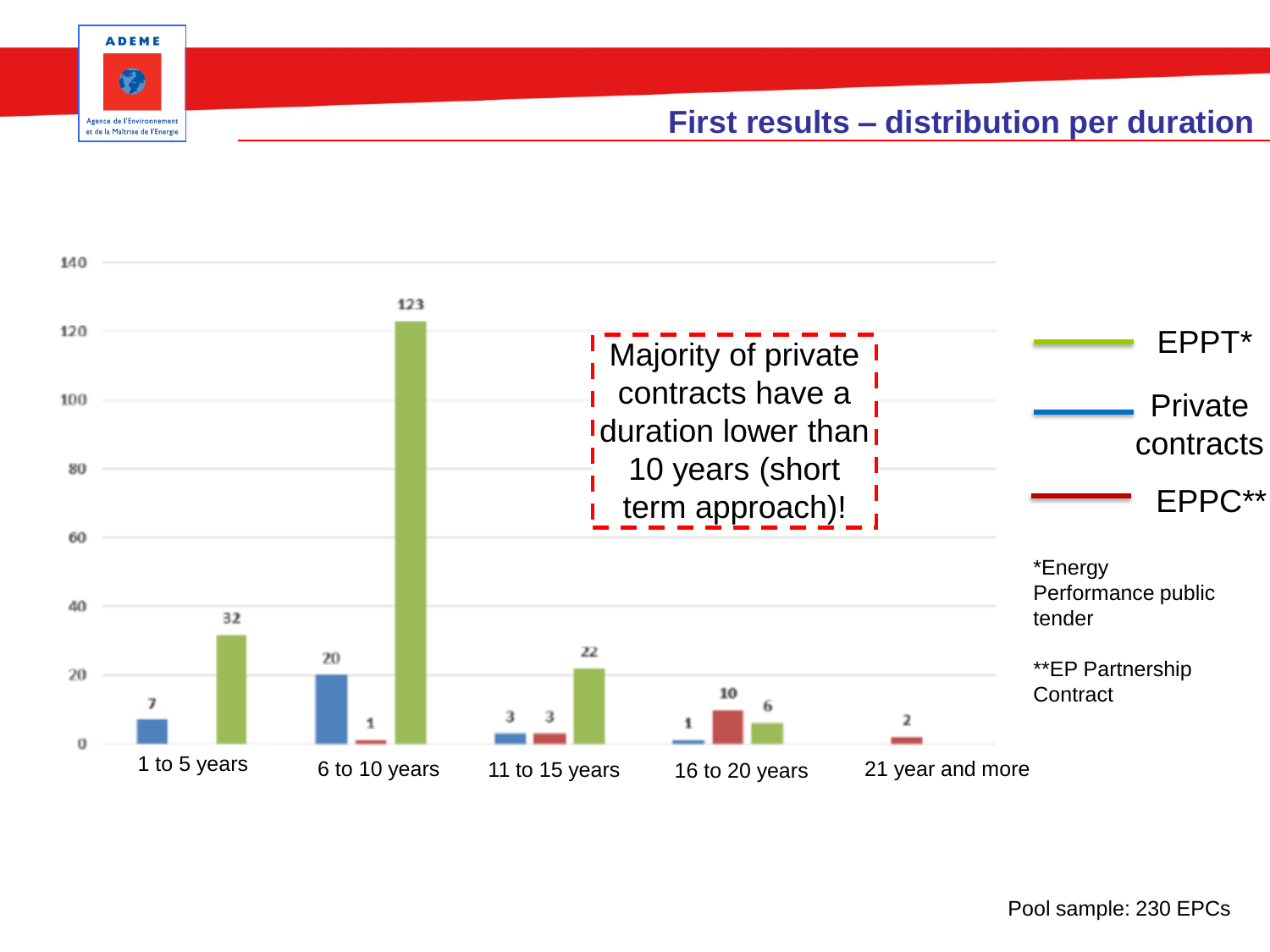

#### **First results – distribution per public tender type**

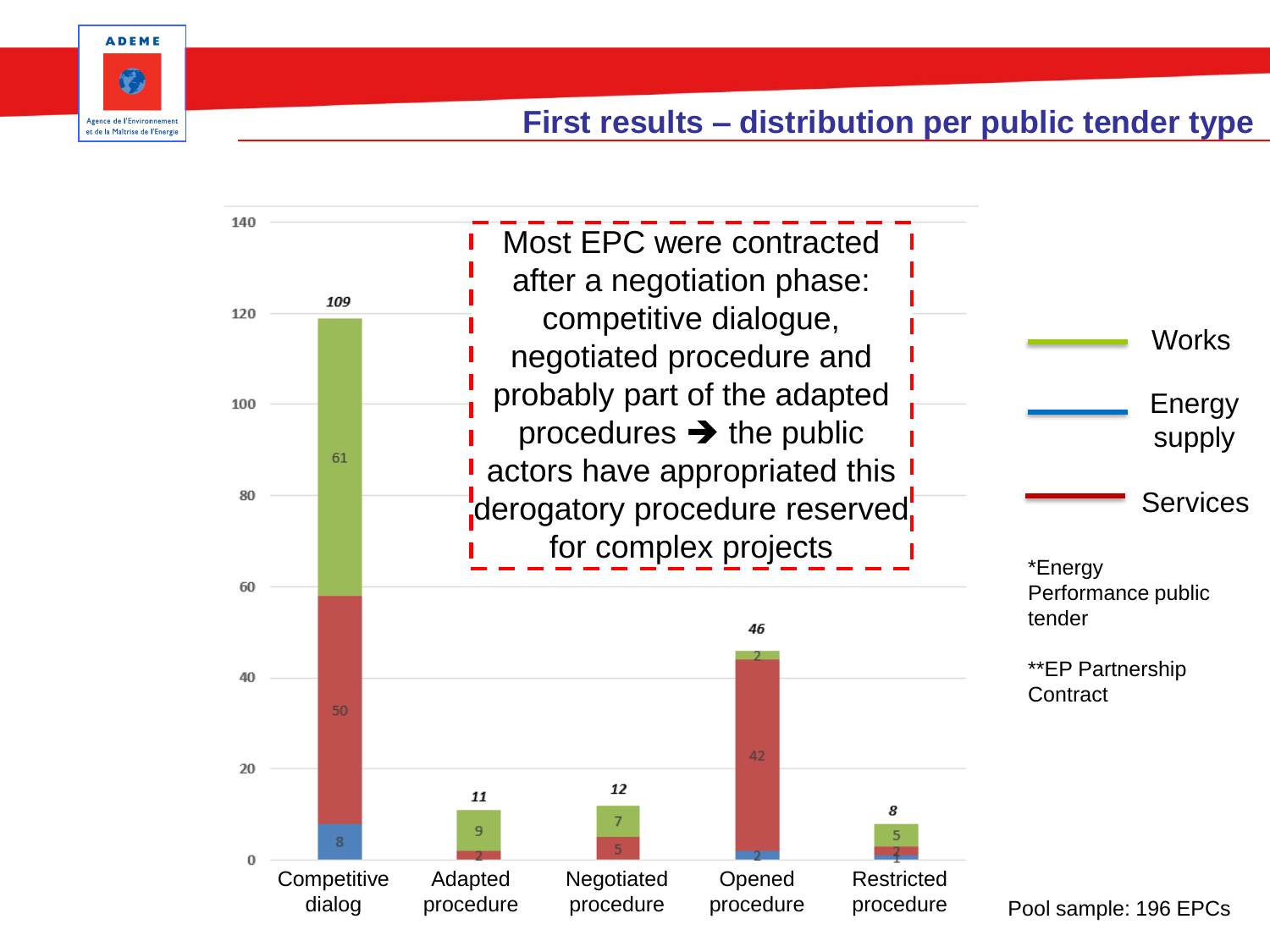



**ADEME** 

 $\odot$ 

Agence de l'Environnement et de la Maîtrise de l'Energie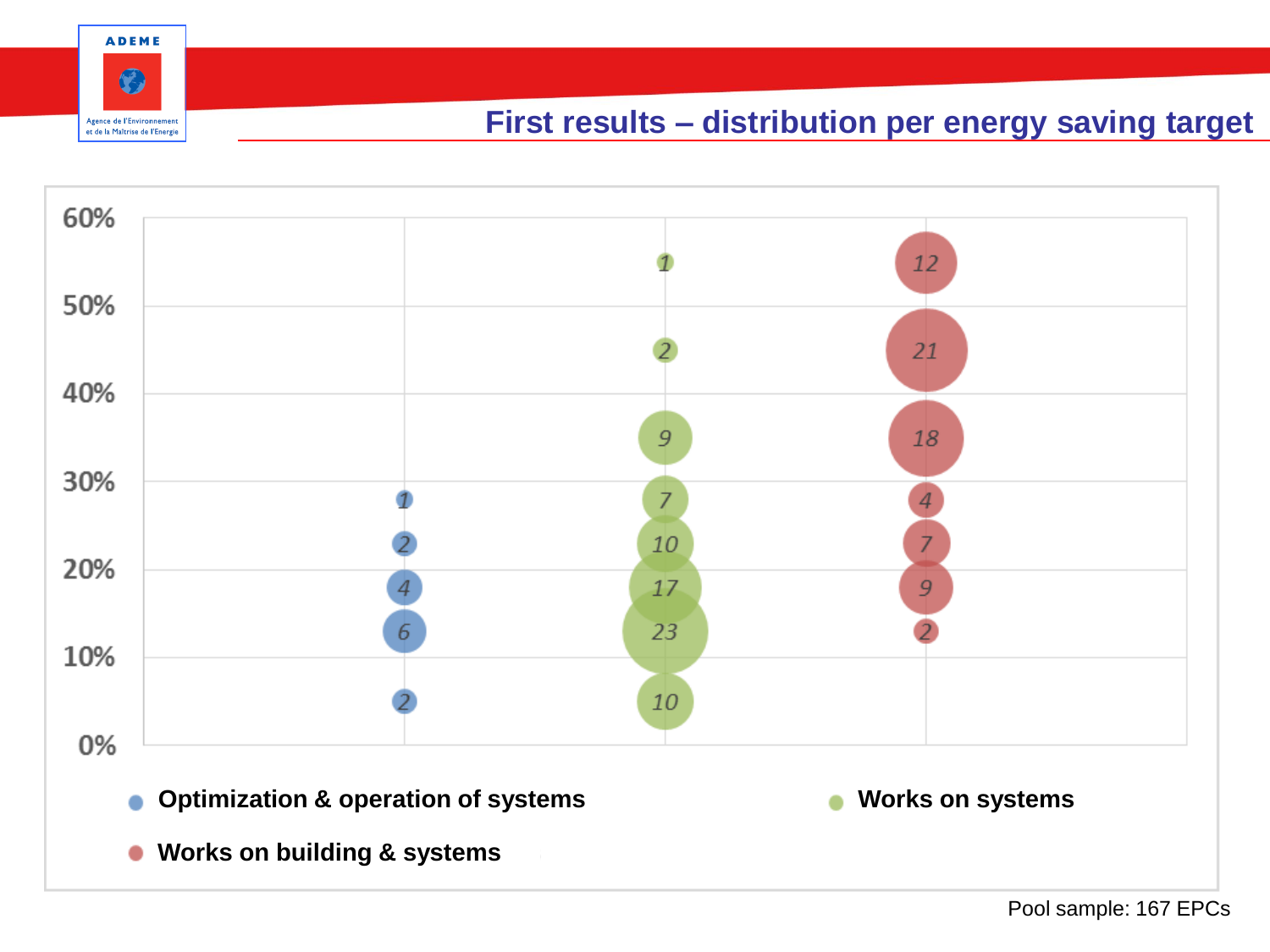

### **Conclusion**

- An increasing number of public EPC targeting mainly local authority, social housing & education building
- Majority of energy performance public tenders
- Negotiation mainly in the framework of competitive dialog

### **Perspectives**

- Deep the analysis and include results from operational phase
- Enlarge the scope to private & new buildings
- Carry out detailed case studies
- Facilitation for pooling of resources for small towns